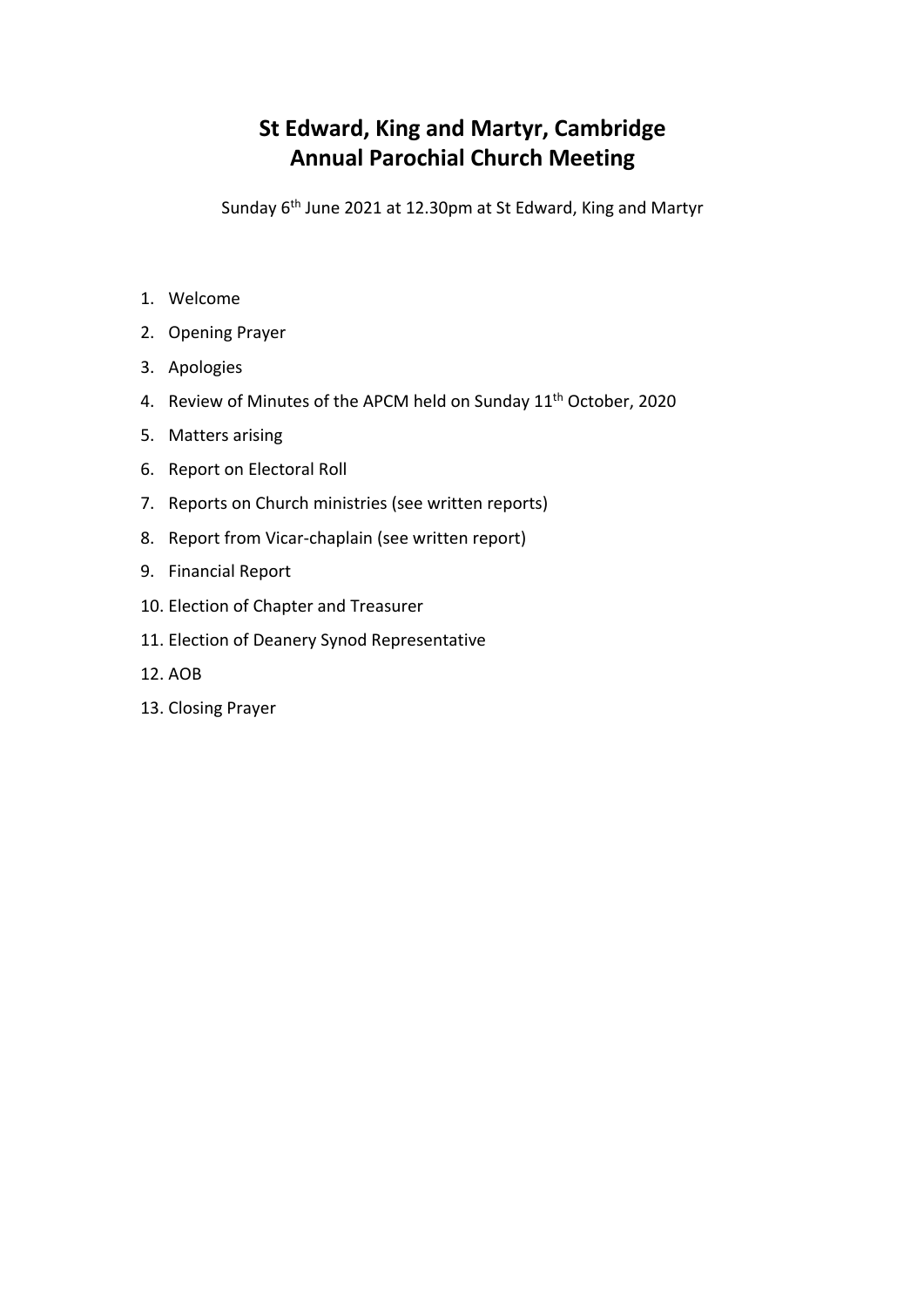## **St Edward, King and Martyr, Cambridge Annual Parochial Church Meeting**

Sunday 11th October 2020 at 12.30pm at St Edward, King and Martyr

- 1. Welcome
	- a. The vicar-chaplain welcomed all attending the meeting and those joining vial the livestream and offered a mobile number for those who were voting.
- 2. Opening Prayer
	- a. The vicar-chaplain opened the meeting with a prayer.
- 3. Apologies
	- a. none
- 4. Review of Minutes of the APCM held on Sunday 14<sup>th</sup> April, 2019
	- a. The vicar-chaplain offered a review of the minutes from the last APCM
- 5. Matters arising
- 6. Report on Electoral Roll
	- a. The vicar-chaplain gave an update on the electoral role and mentioned that a few families had moved on from the church since the COVID lockdown. The electoral role was updated last year and is around 100 people. With recent departures and arrivals, the electoral role will be updated soon.
- 7. Reports on Church ministries (see written reports)
	- a. Associate priest: (see written report). In addition to the report Matthias noted that the church had done well to get through the lockdown. Offered overview of pastoral working going on in church an offered continued support to those in need.
	- b. Churchwarden: (see written report). Paul highlighted the extensive work that has been done to the fabric of the church. He noted the work that was going on with safeguarding and updating all of our process according to diocesan standards. We've had difficulties in the churchyard, but police have been informed and we're taking measures to ensure garden in safe and well lighted.
	- c. Deanery synod representative: (see written report). Alison reported on Cambridge south deanery. She attended three meetings at different churches in the deanery. Heard external speakers on various topics. Brought up village development off Histon Road and planning for how church planning is going forward. Also raised issue of unpopulated churches and what will happen to them in financial struggles of today. REACH project to gather info on what a church might be useful for rather than being closed.
	- d. Report on children's ministries and music: (see written report). Helen gave update on some of the kids activities happening on Sun. mornings. Musically, we continue to look for help in worship for singers and musicians.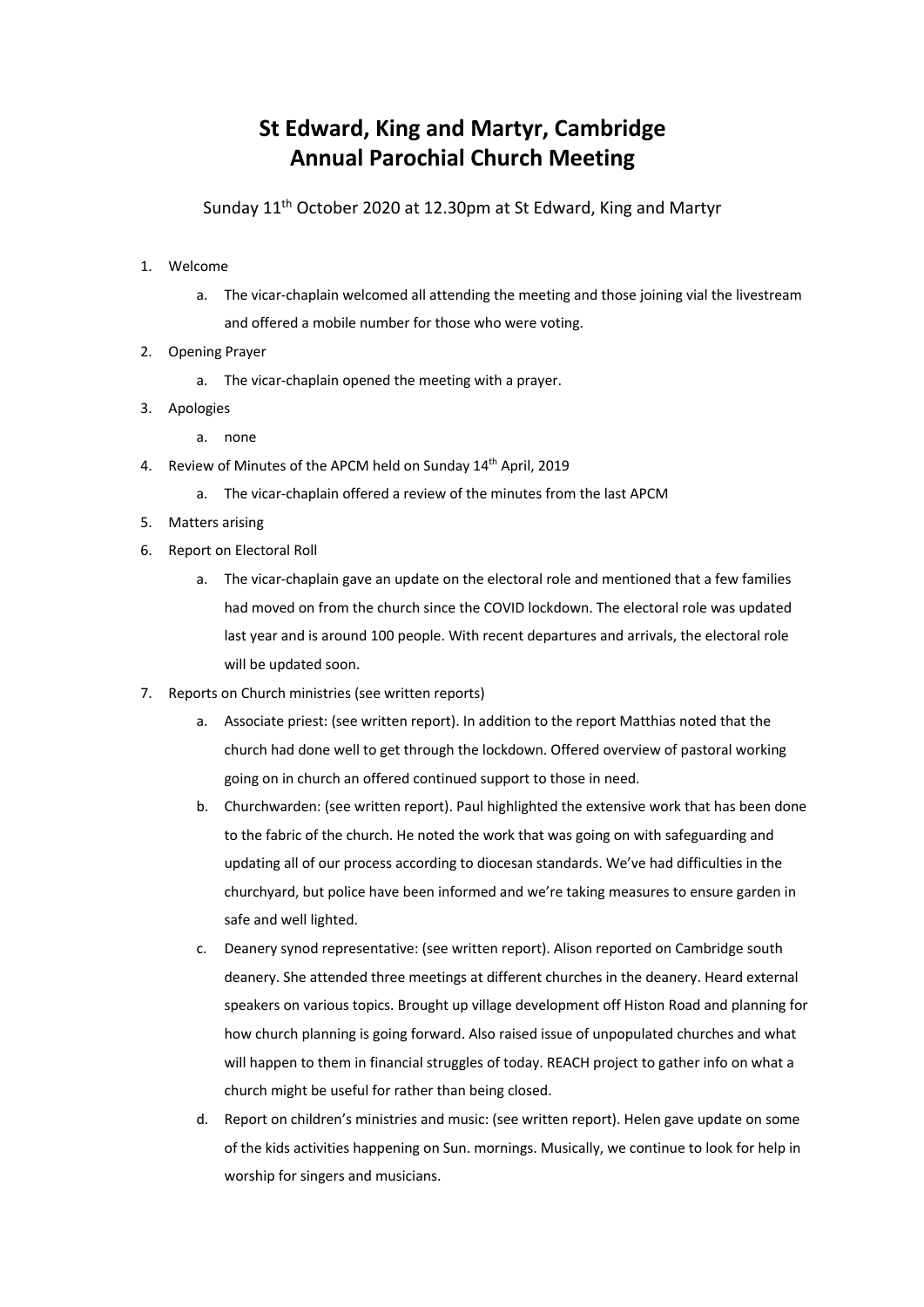- 8. Report from Vicar-chaplain (see written report)
- 9. Financial Report (see financial summary)
	- a. The vicar-chaplain explained that all finances have been shifted online and are currently being held by Madison our admin assistant. Noted that Roger, our financial administrator, and Jonathan, our former treasurer, had done a great job setting up a new online system. Good news is that we received more in gifts than we spent. However, we spent around £57k for the fabric of the church which mainly came from our CCLA investments. We were able to claim VAT on the work and able to use some monies from gift aid. Vast improvement to vestry, lights, heating. All making the church a more welcoming space. Vicar-chaplain gave thanks to Roger, Jonathan and Paul for the amount of work they did to get the financials sorted.
	- b. Matthias brought up question about spending more than our income. The vicar-chaplain explained that it was necessary to draw on church investments for church fabric but plan is to gradually replace the investments. [\*update 18/10/20—the CCLA investments stand at £109k]. Also pointed out that normal church operating expenses were lower than annual giving.
	- c. Geoffrey Barnes asked if end of year giving had been made. Vicar-chaplain said he would look into this. [\*update 18/10/20—after further enquiry the chapter had agreed to £250 gift to church homeless project but wasn't completed. Gifts to the diocese were also not made]
	- d. Question of whether we should have an offering plate with COVID restrictions. Decided basket at the West door would be safest option.
- 10. Election of Chapter and Treasurer
	- a. Three new members were put forward to be elected to chapter. Helen Starksfield, Cherrie Coghlan, and Jim Pollard. The vote was unanimous in favour.
	- b. It was noted by the vicar-chaplain that we are in need of a treasurer whilst Madison continues to hold financial responsibilities.
- 11. Election of Deanery Synod Representative
	- a. No action taken as Alison enters the final year of her three year commitment. This may be renewed next year if she decides to continue.
- 12. AOB
	- a. None.
- 13. Closing Prayer
	- a. The associate priest closed the meeting in prayer.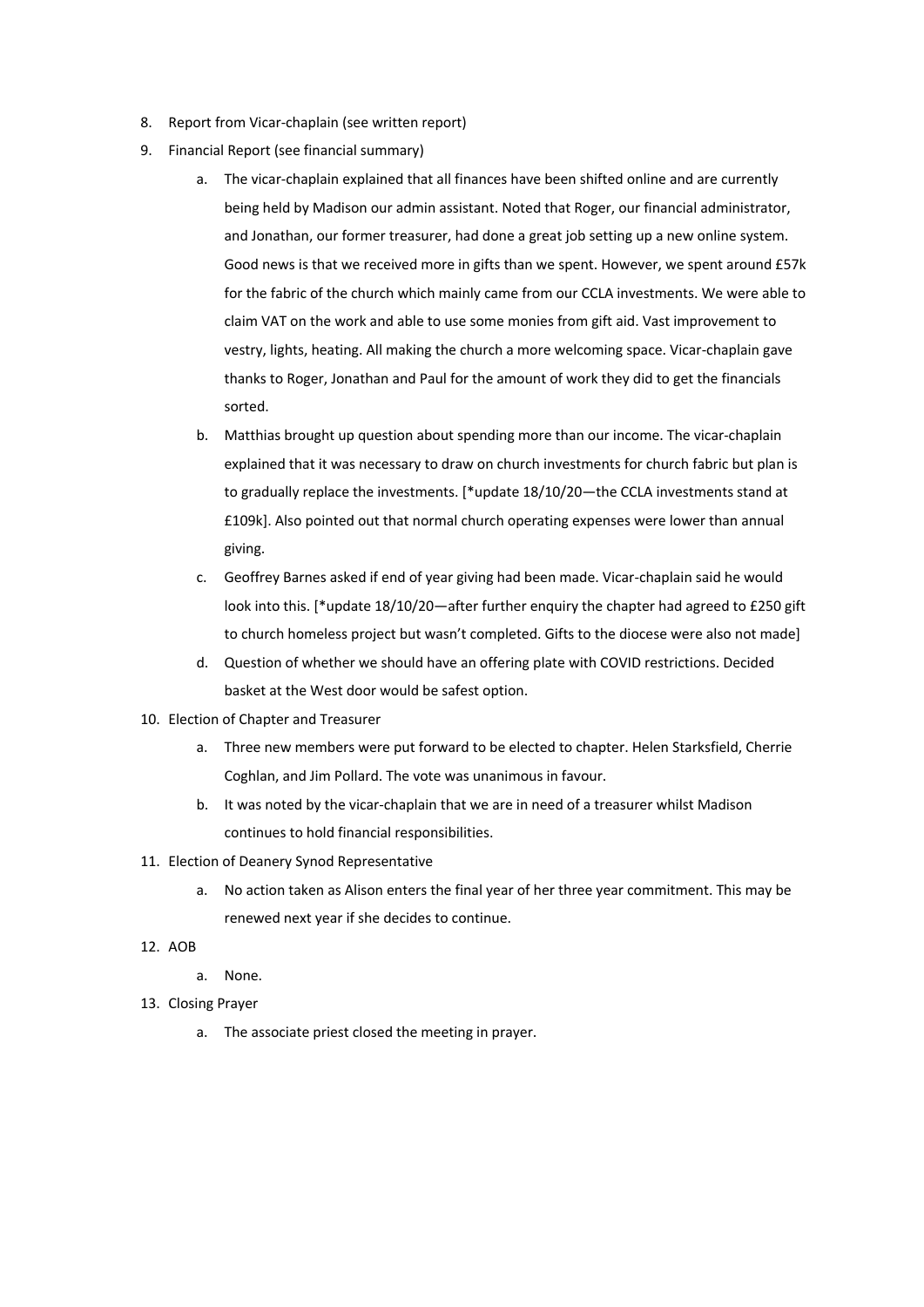## **Review from the vicar-chaplain 2020-21**

Looking back to our previous APCM in October of 2020 I couldn't have imagined that at that time we would be heading into another national lockdown that would close the church once again in November. I am grateful that we were able to celebrate our Christmas services together in the church which made for a particularly blessed Advent/Christmas season. The darkness of winter and the heaviness of lockdown was not able to keep the church from celebrating the birth of our Lord.

January hit us with further bad news of an extended lockdown until spring, but I'm so grateful that churches were not officially closed. With the blessing of chapter and all the COVID measures for safety in place, we continued to celebrate the sacraments weekly with a small, steadfast group. We also had a dedicated group of scholars at the scriptorium each week who continued to work and pray together. Many in the congregation were missed through those long winter months, but I can't express how grateful I am to all those who continued to worship and pray in the church. I believe it was the spiritual support that I was in need of to keep some glimmer of hope for the world around us.

Through this all I have learned a lot about what it means to be a church family and to care for those who are with you and those who cannot be with you. I have also come to realize how precious our time is together when we gather and see each other face-to-face. Our humanity desperately craves social interaction and community which is what the church is meant to be. I'm convinced more and more in the coming weeks and months that we need to spend time physically present in the body of Christ and present with those around us. It seems as though the church, and our souls, have gone through a dry and parched wilderness and I hope that as we emerge on the other side we might realise again how we are refreshed through the waters that spring up through our love for one another in Christ.

What a great joy it was, then, to be able to celebrate Holy Week and Easter together and break bread at our first church lunch in over a year! Thank you to everyone who was able to participate in some of the events we have been able to hold at the church in spite of COVID restrictions. Thank you also to the faithful work of our chapter for keeping the church running. We were also excited to be able to hold one of our StED talks on zoom with Prof. Grace Davie and one live with Prof. Ben Quash. Both were well attended and it was good to bring together some of our graduate students. The final term proved difficult with our speakers and we'll be looking to Michaelmas before we start our new season of talks.

With the vaccination programme well under way, I've been delighted to see so many old faces back in church and hope that this will be a continuing trend. My prayer for our church is that we will continue to be able to gather together and delight in the chance to grow together as the body of Christ. I also pray that we can be a place of faithful gathering in Christ in the city-centre and at the heart of the University. So it is with hope and anticipation that as we re-gather as the body of Christ we will be inspired anew in the coming year as we reach out and bring living waters to a world in desperate need of life.

Mark Scarlata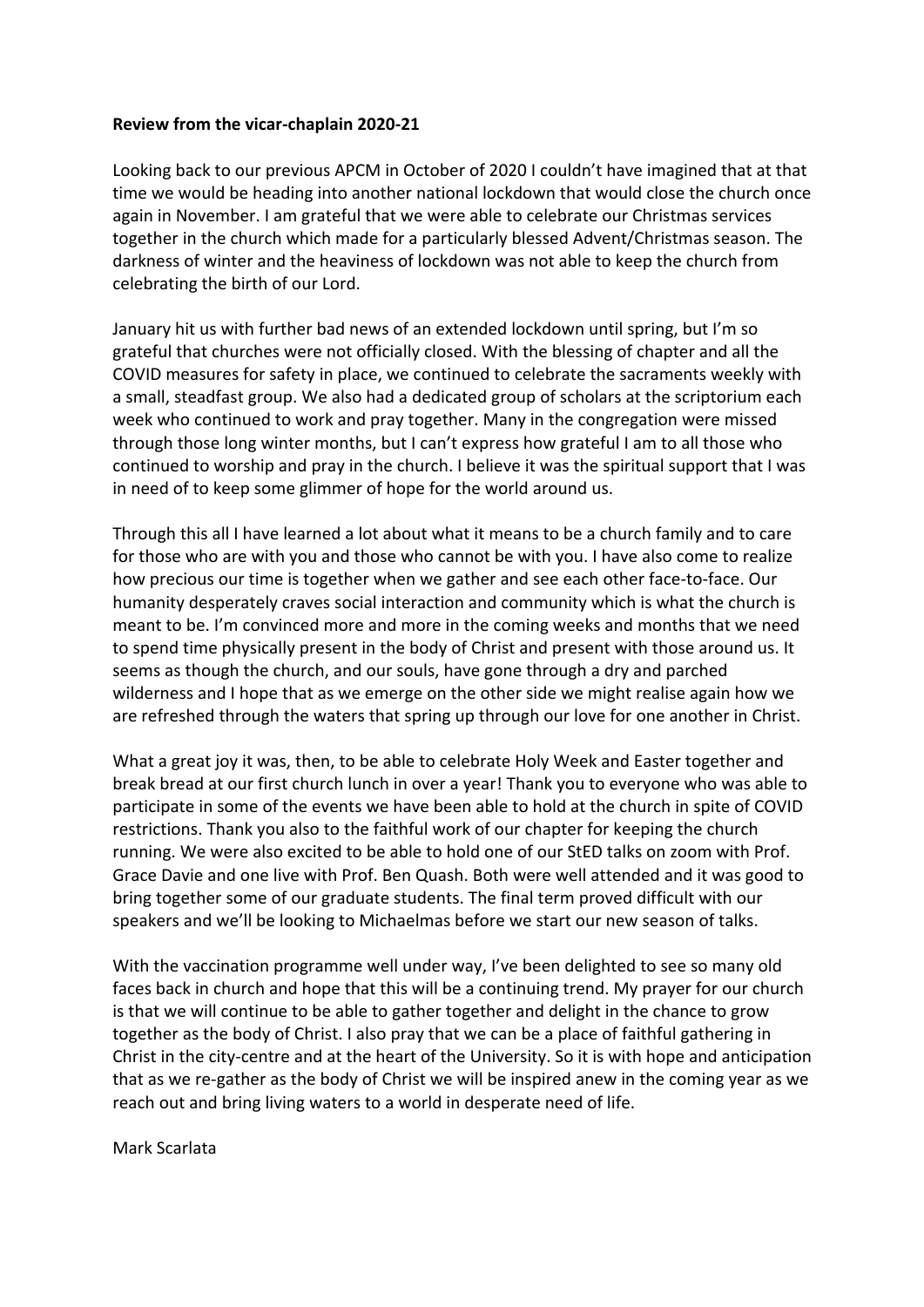#### **Report from the associate vicar**

I began my report last year with words that were soon to become a cliché, saying what a strange year 2020 was panning out to be. And even in the continued season of unlocking that we're experiencing now in Spring 2021, I find a new strangeness to have descended. We hope we have left behind the hard lockdowns, and it has been a joy to welcome people back into church and to sing outside at festivals like Christmas and Easter, and yet the ever-present concern of future surges means that we are mindful of the privilege of meeting to pray and worship together. Thankfully, the excellent AV system installed has meant that even those not yet in a position to return to worship with us in person have been able to join from their living rooms and home offices, and we have had a number of old members tuning in from around the country and the world.

Having turned our spare room into a home chapel and conducting live and recorded services there, it was a joy to return to in person services last summer, and we were one of the few churches in Cambridge that remained open throughout the second and third lockdown. We are not oblivious to this freedom of this, and for me the pandemic situation meant that it felt particularly special to conduct the Advent carol service, preach at Midnight mass, celebrate at Christmas, and preach on Easter on the 'empty Tomb'. Of course, services took a very different shape as we adapted not only with sensible precautions for social distancing and masks, but also with the structure of services such as on Ash Wednesday or Maundy Thursday. The Lenten Reading Group was an opportunity to pause and consider the wisdom of Rowan Williams in his book *Candles in the Dark.* This was particularly chosen over and above more missionally-focused options because it was felt that the time was right to look inwards and not outwards, to focus on the personal and collective peace brought by Jesus. 3 groups of between 4 and 8 church members met to discuss the short title, and it was wonderful to hear the feedback from all, that as accessible as it is wise, the book was the perfect tonic for tired souls at the end of a dark third lockdown.

Otherwise, it has been wonderful to look after our ever-enthusiastic ordinands at St Edwards. We will miss Luke from Ridley Hall, when he leaves for his curacy in the summer, but are delighted that Pippa from Westcott House will be remaining on attachment with us. We have a number of upcoming baptisms at the church, and it is always wonderful to welcome formally to the church family the children who week in week out provide such joy (and chatter) at the back of the church!

I would like to thank the Chapter for the support and enthusiasm they continue to show, and look forward to another year of the sort of encouraging growth we have already been experiencing at St Edwards, in terms of numbers as well as depth of faith, understanding, and desire to go learn more about Christ and the church.

#### **South Cambridge Deanery Synod Report**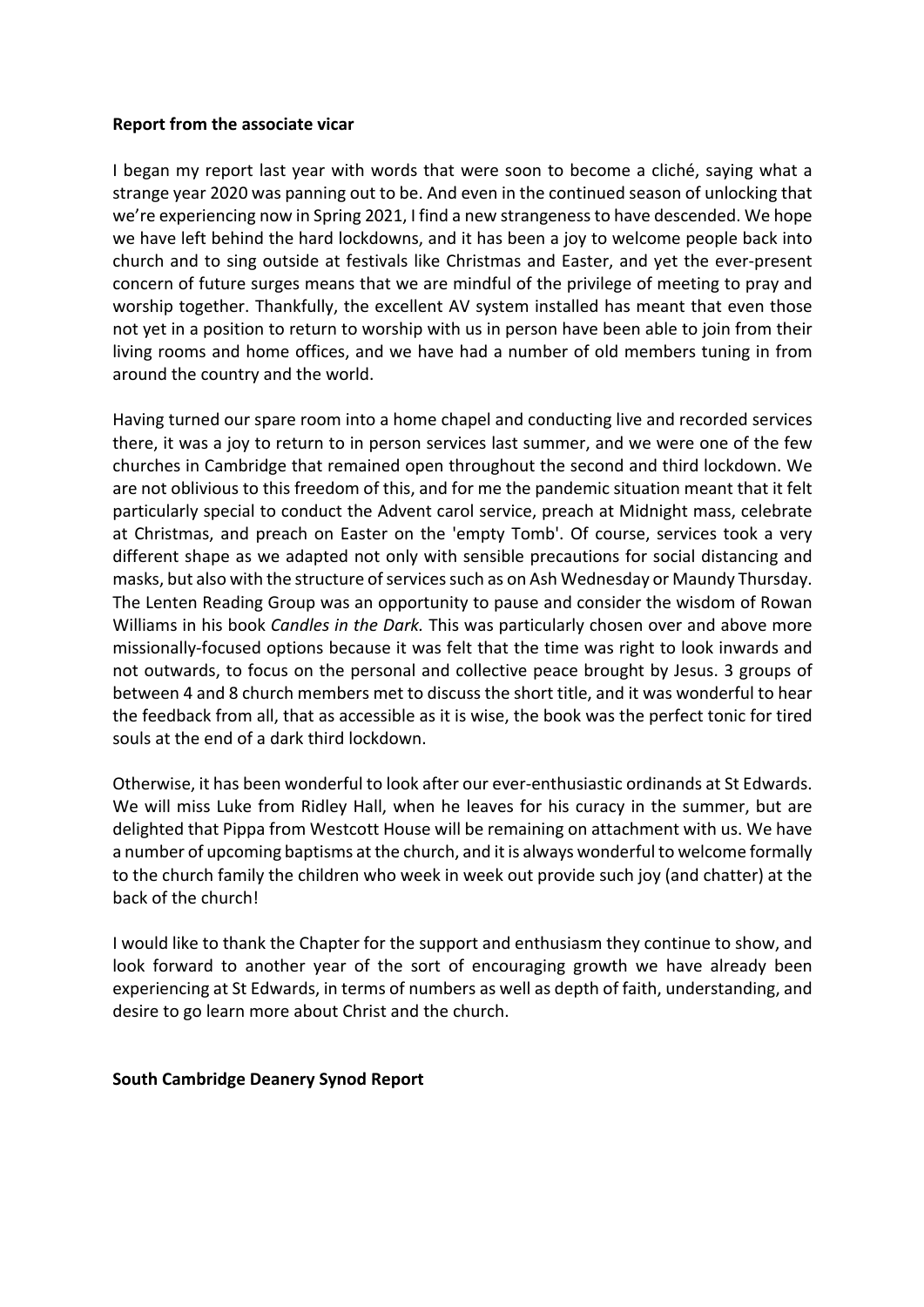St Edward King and Martyr, and thirteen other churches (all of them in Cambridge, apart from two in Grantchester and Trumpington) together form the Deanery Synod for South Cambrldge, under the chairmanship of Father Robert Mackey of Little St Mary's.

The Synod representatives usually meet three times a year, to discuss a range of concerns which affect us all (a different church plays host each time). This year, for obvious reasons, we weren't able to meet face to face and the two meetings we've held since our last APCM were conducted via Zoom, in November 2020 and March 2021. Although Zoom is a good deal better than nothing, it's no substitute for the opportunity to visit other churches, to get a sense of them, of the people who work in and for them, and to find out how they operate, what their particular difficulties, or successes are, and to learn something of their own aspirations for their congregation and parish.

The March meeting was the last one chaired by Fr Robert Mackey (Little St Mary's) in his capacity as Rural Dean, and he was warmly thanked for the way in which he has chaired and guided meetings with a judicious and very much appreciated combination of wit, affability and firm efficiency.

The restriction on services and giving caused by Co-vid has left many churches in the Synod struggling financially, with some finding it impossible to meet their full Parish Share for this year although funds in the Deanery Bank Account and the Deanery rebate of £20,000 will make it possible to top up payments. The Parish Share for 2021 has been frozen. The Deanery bank account is also being used to pay participants in the Ministry Experience Scheme. This Scheme, available to people aged between eighteen and thirty, gives participants the opportunity to live together in community, to experience Christian ministry first-hand in four different churches, to complete a foundation year of Theology for Ministry & Mission, and to have a full programme of vocational and personal development. Four young men and women are currently attached to the churches of Little St Mary's, St Clement's, St Barnabas, and Fulbourn & the Wilbrahams.

The Deanery bank account is also continuing to support the ministry of the Revd Jon Canessa at St Paul's, Cambridge. He has for several years worked tirelessly for those affected by homelessness, and is now the Bishop's Minister for the Homeless. The various Lockdowns necessitated by the Co-vid pandemic have brought some aspects of the work of the Cambridge Churches' Homeless Project (CCHP) to a temporary halt (so, for example, it has not been possible to provide overnight accommodation in the participating churches), but that will be resumed as soon as possible.

Various groups within the Deanery Synod have asked for support for a number of campaigns and initiatives. The United Nations had called for sixteen days of Activism worldwide against Gender and Domestic violence (from November the  $25<sup>th</sup>$  to December the  $10<sup>th</sup>$ , 2020), and the Mothers' Union has been seeking prayers for this campaign throughout the year. More locally, domestic violence in Britain has increased under the pressures created by Co-vid, especially the enforced isolation and claustrophobic confinement of Lock Downs. The meeting of March the 23<sup>rd</sup> devoted much of the time to a general discussion of ways in which the Church of England is trying to address ecological concerns and to encourage churches to consider beneficial changes they might make in their own buildings and to share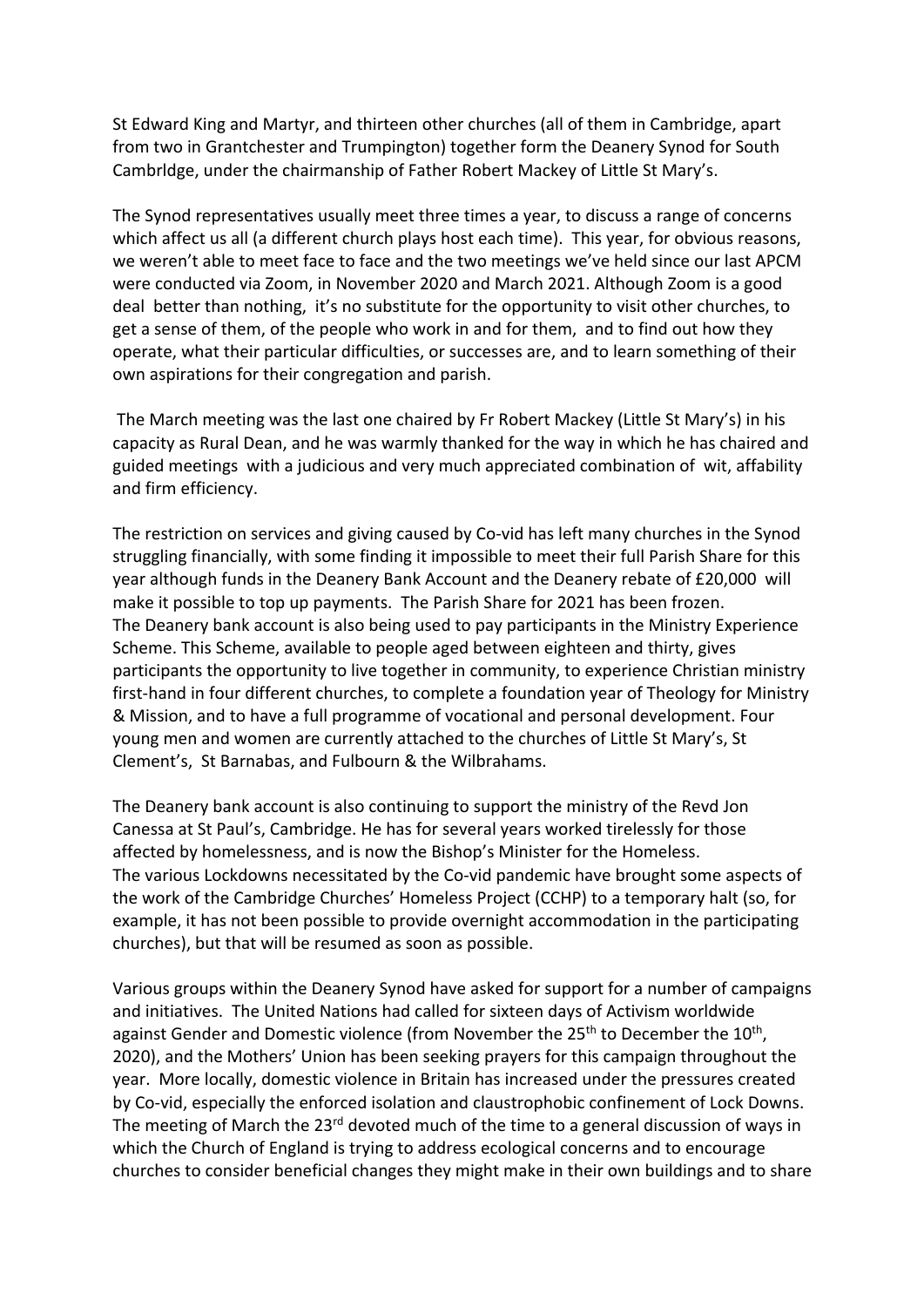information and offer practical help to churches which are yet to begin thinking seriously about possibilities. In our Cambridge South Deanery a number of churches have begun, or continued, their own initiatives. St Mark's (Newnham village) has a Creation Care group, St Ben'ets has an Eco Group, St Barnabas (Mill Road) has already achieved a Bronze Eco-Church Award, and St Paul's and the Cathedral are taking part in the Eco Church project. Churches wanting to join the various projects or find out more twice by Zoom, should get in touch with Gill Kelly, at gill@gpkcoonsulting.co.uk.

For many people the Pandemic has brought heavy pressures and distress. That's as true of clergy as of their congregations and concerns were expressed about how best to protect the mental and spiritual well-being of our priests and ordinands. And we also spent some time thinking about the function and nature of the Church in a 'post-Pandemic' world, whether by 'the Church' we mean Christianity in general, the national Anglican church, or individual parishes. There is at the moment a great deal of general national debate about church attendance (fated to a steady decline or showing unexpected signs of a small revival?), new modes of ' long distance' or 'streamed' worship made possible by technology (rather cheering in many ways) and, more dispiritingly, the possibility of some permanent church closures. Cambridge itself appears to be reasonably robust at the moment, but ours is in many ways a very insulated experience.

It is clear that many people in Britain who are not regular worshippers, and may not even be believers, do nevertheless appreciate their local churches and have no desire for them to become purely secular buildings. REACH (Reimagining Churches as Community Assets for the Common Good), is a three-year national project which began in 2019, before Co-vid, and aims to help communities make fuller use of their historic churches. It is still gathering feedback and data, and it will be interesting to see if Co-vid has in any way changed, or intensified, how communities think about and value their churches.

Alison Hennegan, Deanery Synod Representative for St Edward's Friday May the 28th 2021

## **Music Report**

Over the past few months, we have gradually been able to add more sung elements into the services. We are fortunate to have so many wonderful singers to help us in worship and, following current guidelines have been able to have a group of singers and musicians for some services. For me, my favourite part was at Christmas and Easter when we were able to open the doors and stand outside to sing altogether. Even playing at full volume I was able to hear you all!

We held a Carol service in December with a small choir, solo singers, instrumentalists and a children's violin group. On Good Friday, we also had a wide selection of music. Special thanks go to Peter, Paul, Jim, Vicki, Dorota, Luke, and all the children for all your help this year.

## **Sunday School**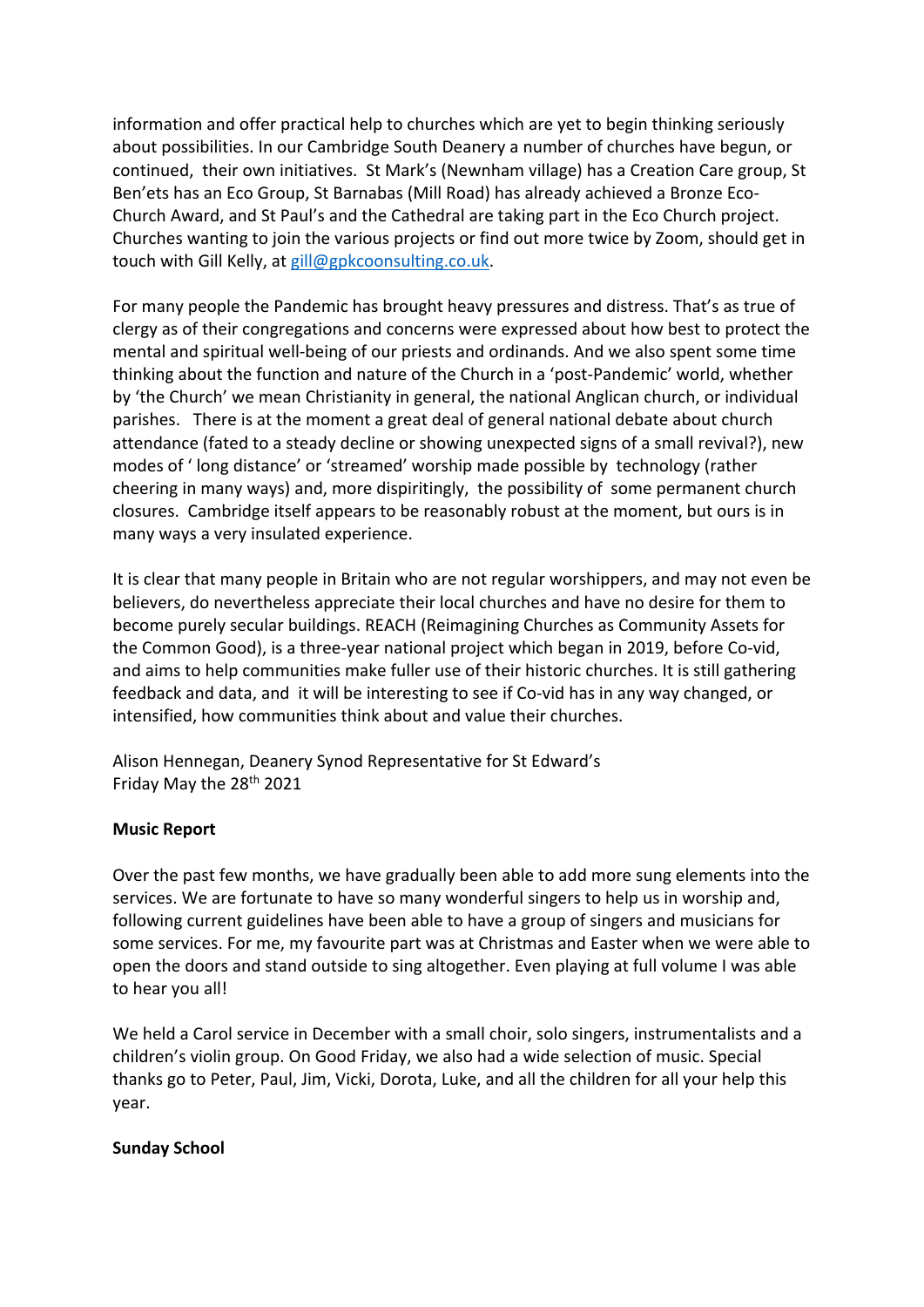As soon as lockdown restrictions were eased, we started Sunday School (Little Teds) again on the first Sunday of the month. Since May we have increased this to every other week as we have a fairly large group of very enthusiastic children. In each session we have a story and talk and then a craft activity, which we really enjoy showing you all at the Peace. We usually follow the Gospel reading for our theme or the festival, for example, we made fire streamers for Pentecost and stockings for St. Nicholas.

We held an extra group on Good Friday and made the Easter Garden together. The children also made simple wooden crosses that they took home and brought back decorated for Easter Day. I'd like to say a HUGE thank you to Vicki for all her support and encouragement.

## **Bell Choir**

It's been a very strange year with no practice nights at all from March 2020 until May this year. Even service ringing has been limited, for the most part, to a single call bell heralding the Sunday morning service. Last month, we paid tribute to HRH the Duke of Edinburgh, tolling the Tenor bell 'open' on the evening his death was announced and again (but fully muffled this time) in the hour leading up to his funeral. Thankfully we have the full set of muffles, hand made by Big Wilf, who gifted us a beautifully embroidered bag that he'd made to keep them in.

We are very pleased to be back ringing together again now at practices and on Sundays and will resume teaching bell handling again soon. We are needing to do some work tightening fittings on our oldest bell and will be checking the others too. Back in October, a sudden internal waterfall in the corner of the ringing room was found to be a blocked gutter on the tower roof. It was thankfully cleared quickly and an inspection of the gully has now been added to the maintenance checklist. There is always something to do and/or pay for, in caring for our built heritage!

## **Churchyard/garden**

After a spate of serious drug dealing, shrubbery was cut back hard to take away hiding places and improve sight lines, thereby assisting police in tackling the anti-social behaviour in the churchyard. The tree damaged when a tent caught fire was replaced and the child, in whose name the council donated it after his baptism here, helped plant it with his family. The bell ringing team have been regularly litter-picking and assisting alongside others (including a man from the streets and his brother) with the work being done on mindfulness areas and Indigo cafe have been invited to use the space. There will be working parties coming up, so speak with Mark if you would like to help.

We were also excited to take part in the city-centre beautification project. The council was willing to install some up-lighting on the tower along with some fairly lights in the trees. There will also be some temporary lights that will shine out from the chancel stained glass on to market square.

## **Financial Report (see attached)**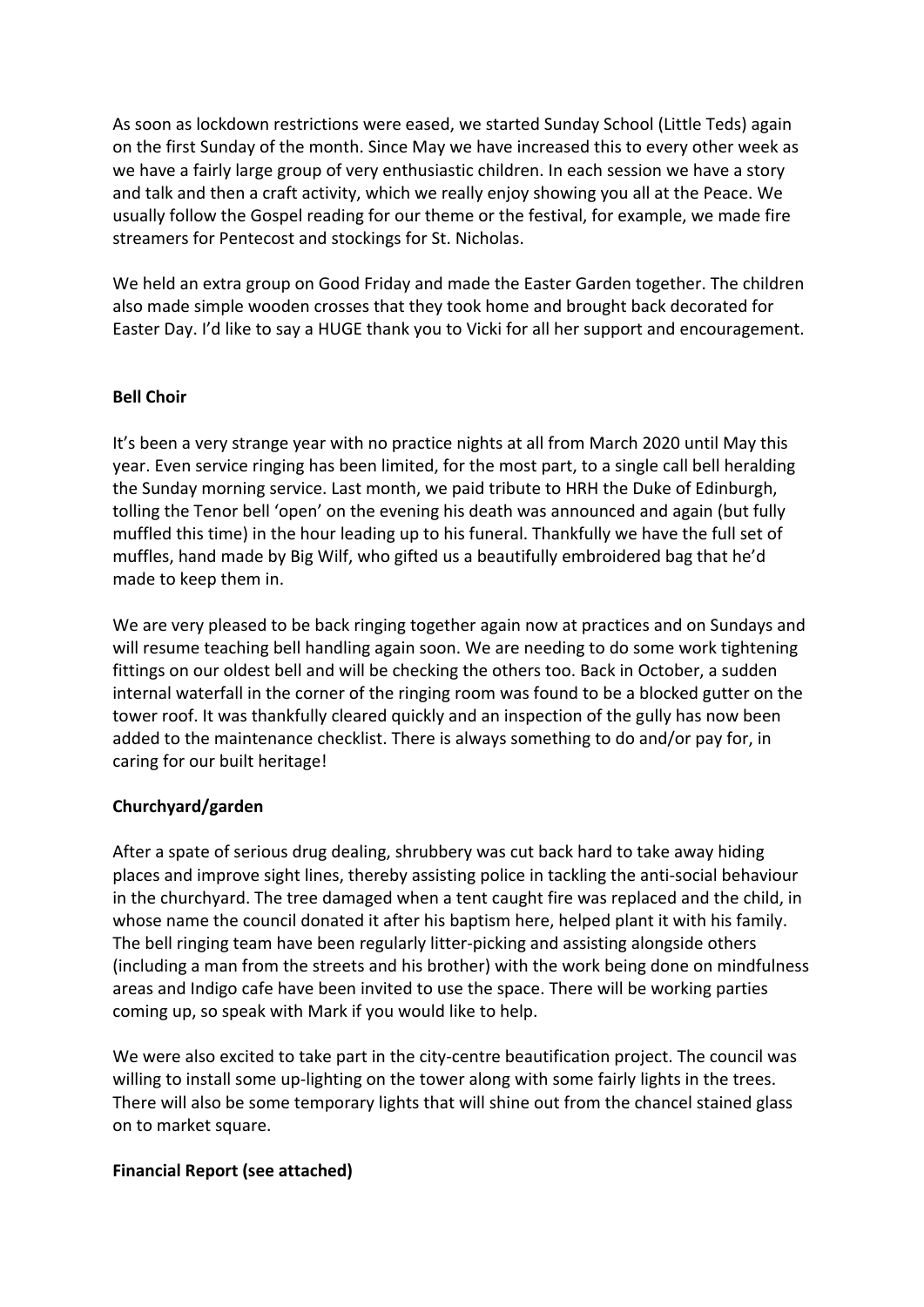Summary

|            | Year Ended 31 December 2020 |                      | Jan                                   | Feb               | Mar                 | Apr       | May               | Jun               | Jul               | Aug               | Sep             | Oct               | Nov               | Dec              | 2020               | 2019            |                                                                                                |
|------------|-----------------------------|----------------------|---------------------------------------|-------------------|---------------------|-----------|-------------------|-------------------|-------------------|-------------------|-----------------|-------------------|-------------------|------------------|--------------------|-----------------|------------------------------------------------------------------------------------------------|
| Income     |                             |                      |                                       |                   |                     |           |                   |                   |                   |                   |                 |                   |                   |                  |                    |                 |                                                                                                |
|            | Donations<br>Deposits       |                      | 3,415<br>463                          | 2,485<br>361      | 865<br>269          | 1,035     | 1,265             | 4,620<br>150      | 1,175             | 1,060<br>264      | 1,135           | 1,230<br>226      | 1,005<br>260      | 2,505            | 21,795<br>1,992    | 12,235<br>6,858 | Inheritance?                                                                                   |
|            | <b>HMRC</b>                 |                      |                                       | 4,095             |                     |           | 1,143             |                   |                   |                   |                 |                   |                   |                  | 5,238              | 2,032           |                                                                                                |
|            | Grants                      |                      |                                       |                   |                     | 8,319     | 7,795             |                   |                   |                   |                 |                   |                   |                  | 16,113             | 700             |                                                                                                |
|            | Interest & Dividends        |                      |                                       | 687               | 206                 |           | 713               | 118               |                   | 713               | 119             |                   | 729               | 66               | 3,352              | 1,503           |                                                                                                |
|            | Other                       |                      | 3,878                                 | 7,627             | 1,341               | 9,354     | 10,916            | 4,888             | 1,175             | 3,358<br>5,395    | 15<br>1,269     | 80<br>1,536       | 1,908<br>3,902    | 13,225<br>15,797 | 18,586<br>67,076   | 766<br>24,094   |                                                                                                |
|            |                             |                      |                                       |                   |                     |           |                   |                   |                   |                   |                 |                   |                   |                  |                    |                 |                                                                                                |
| Expenses   | Ministry expenses           |                      |                                       |                   |                     |           |                   |                   |                   |                   |                 |                   |                   |                  |                    |                 |                                                                                                |
|            |                             | Clergy Expenses      | 245                                   |                   |                     |           |                   | 129               |                   | 152               | 109             |                   |                   |                  | 635                |                 | 200 Phone                                                                                      |
|            |                             | Pastoral             | 22                                    | 13                | 9                   |           | 13                | 15                |                   |                   | 10              | 11                |                   |                  | 93                 | 315             |                                                                                                |
|            |                             | Food/Drink           |                                       |                   | 52                  |           |                   |                   | $\overline{1}$    |                   |                 | 69                | 25                | 79               | 226                | 804             |                                                                                                |
|            |                             | Library<br>Printing  | 24<br>96                              | 255<br>8          | 19                  |           |                   |                   | 104               | 68                | 174             | 105               | 14                | 214              | 279<br>801         | 49<br>161       | Children's play area £180                                                                      |
|            |                             | Gifts                |                                       |                   |                     |           |                   |                   |                   | 108               | 100             |                   | 40                | 100              | 348                | 109             |                                                                                                |
|            |                             |                      | 387                                   | 276               | 81                  | $\sim$    | 13                | 144               | 105               | 328               | 393             | 184               | 79                | 393              | 2,383              | 1,638           |                                                                                                |
|            |                             | Admin                |                                       |                   |                     |           |                   |                   |                   |                   |                 |                   |                   |                  |                    |                 |                                                                                                |
|            |                             |                      | $1,040$<br>$1,040$<br>$\sim$ - $\sim$ | $\frac{626}{626}$ | $\frac{812}{812}$   |           | $\frac{351}{351}$ | $\frac{330}{330}$ | $\frac{400}{400}$ | 758<br><b>758</b> | 336<br>336      | $\frac{486}{486}$ | $\frac{432}{432}$ | $432$<br>$432$   | $6,003$<br>$6,003$ | .               |                                                                                                |
|            | Costs of Services           |                      |                                       |                   |                     |           |                   |                   |                   |                   |                 |                   |                   |                  |                    |                 |                                                                                                |
|            |                             | Laundry              |                                       |                   |                     |           |                   |                   | 49                |                   |                 |                   |                   |                  | 49                 | 39              |                                                                                                |
|            |                             | Preaching            |                                       |                   |                     |           |                   |                   |                   |                   |                 |                   |                   |                  |                    | 705             |                                                                                                |
|            |                             | Music                | 180                                   | 180               | 270                 | 90        | 225               | 225               | 180               | 270               | 315             | 225               | 270               | 135              | 2,565              | 2,700           |                                                                                                |
|            |                             | Flowers<br>Candles   |                                       |                   |                     |           |                   |                   |                   |                   |                 | 139               | 16                |                  | 155                | 169<br>125      |                                                                                                |
|            |                             | Subs                 |                                       |                   |                     |           |                   |                   |                   |                   |                 |                   |                   |                  |                    | 1,133           |                                                                                                |
|            |                             | Communion            | 131                                   | -6                |                     |           |                   |                   | 28                |                   |                 |                   |                   |                  | 166                | 64              |                                                                                                |
|            |                             |                      | 311                                   | 186               | 270                 | 90        | 225               | 225               | 257               | 270               | 315             | 364               | 286               | 135              | 2,935              | 4,935           |                                                                                                |
|            | <b>General Expenses</b>     |                      |                                       |                   |                     |           |                   |                   |                   |                   |                 |                   |                   |                  |                    |                 |                                                                                                |
|            |                             | Utilities            | 92                                    |                   | 2,263               | 72        | 46                | 1,356             | 46                |                   | 279             | 224               | 59                | 508              | 4,946              | 2,747           |                                                                                                |
|            |                             | Insurance<br>Sundry  | 62                                    | 776<br>314        | 259<br>80           | 259<br>56 | 259<br>50         | 259<br>90         | 259<br>212        | 259               | 259<br>111      | 259<br>68         | 259<br>41         | 246<br>214       | 3,351<br>1,298     |                 | 2,315 Piano, Card Reader, Website, General, Hardware/Stationery, Accidental, Branding Services |
|            |                             | Signs                | 131                                   |                   |                     |           |                   |                   |                   |                   |                 |                   |                   |                  | 131                | 538             |                                                                                                |
|            |                             | Audit                | وموجود ومراجع                         | سيستعيذ           |                     |           | ستعصب             | <b>CONTRACTOR</b> | محمد محمد         | 310               | ستحصص والمحادثة | ستستعد            | محمد محمد         | and and an       | 310                | 260             |                                                                                                |
|            |                             |                      | 284                                   | 1,090             | 2,602               | 387       | 355               | 1,704             | 516               | 569               | 649             | 551               | 359               | 968              | 10,035             | 5,859           |                                                                                                |
|            |                             |                      |                                       |                   |                     |           |                   |                   |                   |                   |                 |                   |                   |                  |                    |                 |                                                                                                |
|            | Property Maintenance        |                      |                                       |                   |                     |           |                   |                   |                   |                   |                 |                   |                   |                  |                    |                 |                                                                                                |
|            |                             | Maintenance          |                                       |                   |                     |           |                   |                   |                   |                   |                 |                   |                   | 103              | 103                | 425             |                                                                                                |
|            |                             | Piano/Organ<br>Alarm | 120                                   |                   | 48                  |           |                   |                   |                   | 111               | 210<br>48       | 619               | 1,661             | 48               | 330<br>2,536       | 2,662           |                                                                                                |
|            |                             | Garden               |                                       |                   |                     |           |                   |                   |                   |                   | ---------       | 780               |                   |                  | 780                | 220             |                                                                                                |
|            |                             |                      | 120                                   |                   | 48                  |           |                   |                   | ٠                 | 111               | 258             | 1,399             | 1,661             | 151              | 3,749              | 3,307           |                                                                                                |
|            | Improvements                | Improvements         |                                       |                   |                     |           |                   |                   |                   |                   |                 |                   |                   |                  |                    |                 | 48,008 Improvements, Furniture                                                                 |
|            | <b>StEd Talks</b>           |                      |                                       |                   |                     |           |                   |                   |                   |                   |                 |                   |                   |                  |                    |                 |                                                                                                |
|            |                             | Gifts                | 150                                   | 150               | 375                 |           |                   |                   |                   |                   |                 | 150               |                   |                  | 825                | $\sim$          |                                                                                                |
|            |                             | Food/Drink           |                                       |                   |                     |           |                   |                   |                   |                   |                 |                   |                   |                  |                    |                 |                                                                                                |
|            |                             |                      |                                       |                   |                     |           |                   |                   |                   |                   |                 |                   |                   |                  |                    |                 |                                                                                                |
|            | Scriptorium                 |                      | $82$ $125$                            |                   | $61$ $61$ $39$ $39$ |           |                   |                   |                   |                   |                 |                   |                   |                  | 328                | 2,021           |                                                                                                |
|            | <b>Total Expenses</b>       |                      | 2,628                                 | 2,903             | 13,952              | 488       | 944               | 8,309             | 7,530             | 2,074             | 2,041           | 3,241             | 2,991             | 2,503            | 49,603             | 65,769          |                                                                                                |
|            |                             |                      |                                       |                   |                     |           |                   |                   |                   |                   |                 |                   |                   |                  |                    |                 |                                                                                                |
| Net Income |                             |                      | 1,250                                 | 4.724             | (12, 611)           | 8.866     | 9,971             | (3, 422)          | (6, 355)          | 3,321             | (772)           | (1,705)           | 911               | 13,294           | 17,473             | (41, 675)       |                                                                                                |

1,250.20 4,724.23 (12,611.17) 8,865.91 9,971.12 (3,421.59) (6,354.79) 3,321.41 (771.99) (1,705.16) 911.05 13,293.67 0.00 0.00 0.00 0.00 0.00 0.00 0.00 0.00 (0.00) 0.00 0.00 0.00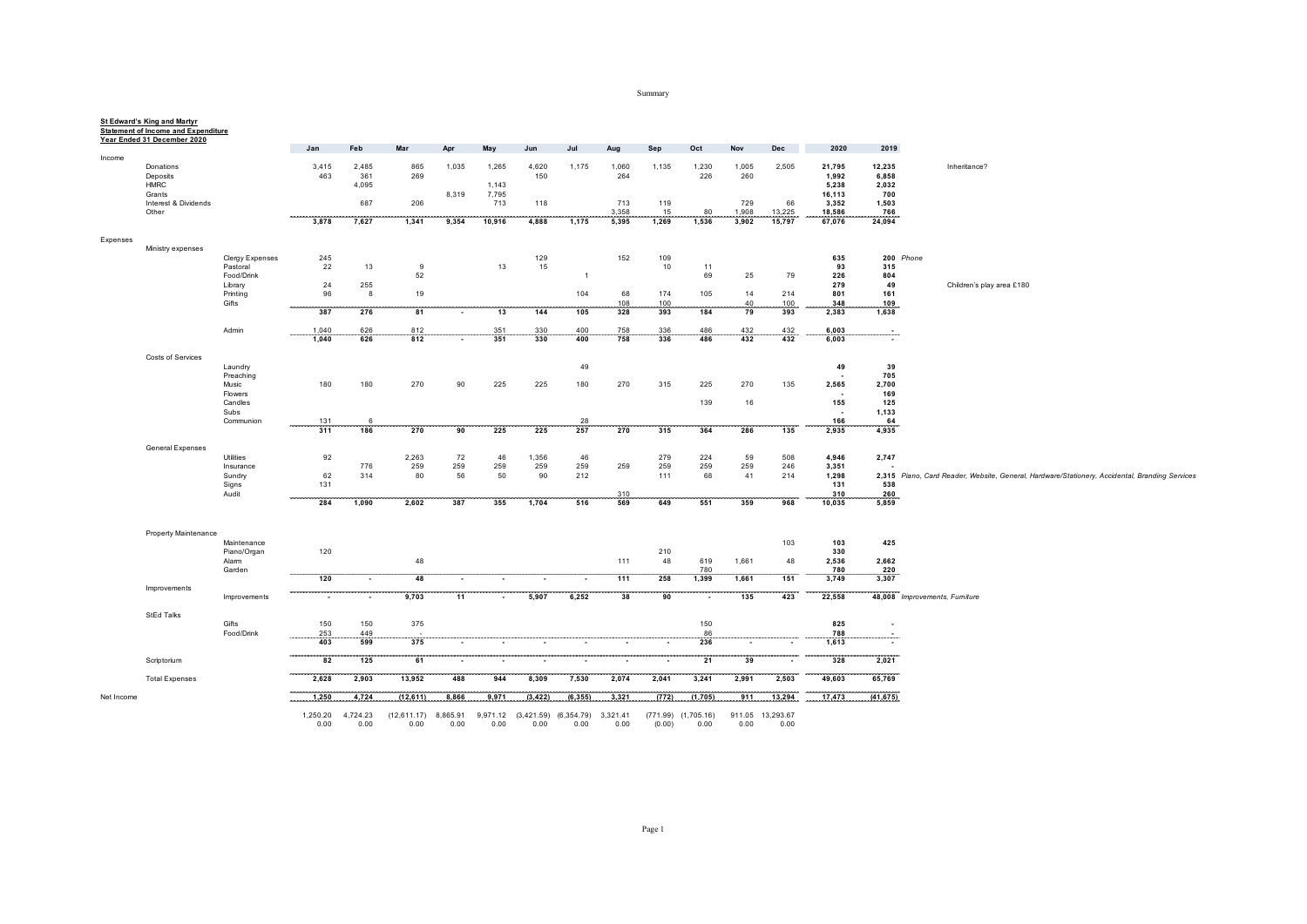|                                           |                |               |                | Cashflows        |                     |                         |              |
|-------------------------------------------|----------------|---------------|----------------|------------------|---------------------|-------------------------|--------------|
| <b>Account</b>                            | <b>Chapter</b> | <b>Vestry</b> | <b>Special</b> | <b>Charities</b> | <b>CCLA General</b> | <b>CCLA Donald Wort</b> | <b>Total</b> |
| Balance at 1 <sup>st</sup> January 2020   | 970            | 121           | 1,663          | 1,002            | 117,232             | 5,966                   | 126,953      |
| Income                                    | 3.043          | 50,890        | 9,797          | 1,601            | 985                 | 760                     | 67,076       |
| Expenses                                  | (49, 353)      |               | (250)          |                  |                     |                         | (49, 603)    |
| Transfers                                 | 46,778         | (34, 050)     | (4, 728)       |                  | (8,000)             |                         | 0            |
| Balance at 31 <sup>st</sup> December 2020 | 1,437          | 16,961        | 6,482          | 2,603            | 110,217             | 6,726                   | 144,426      |